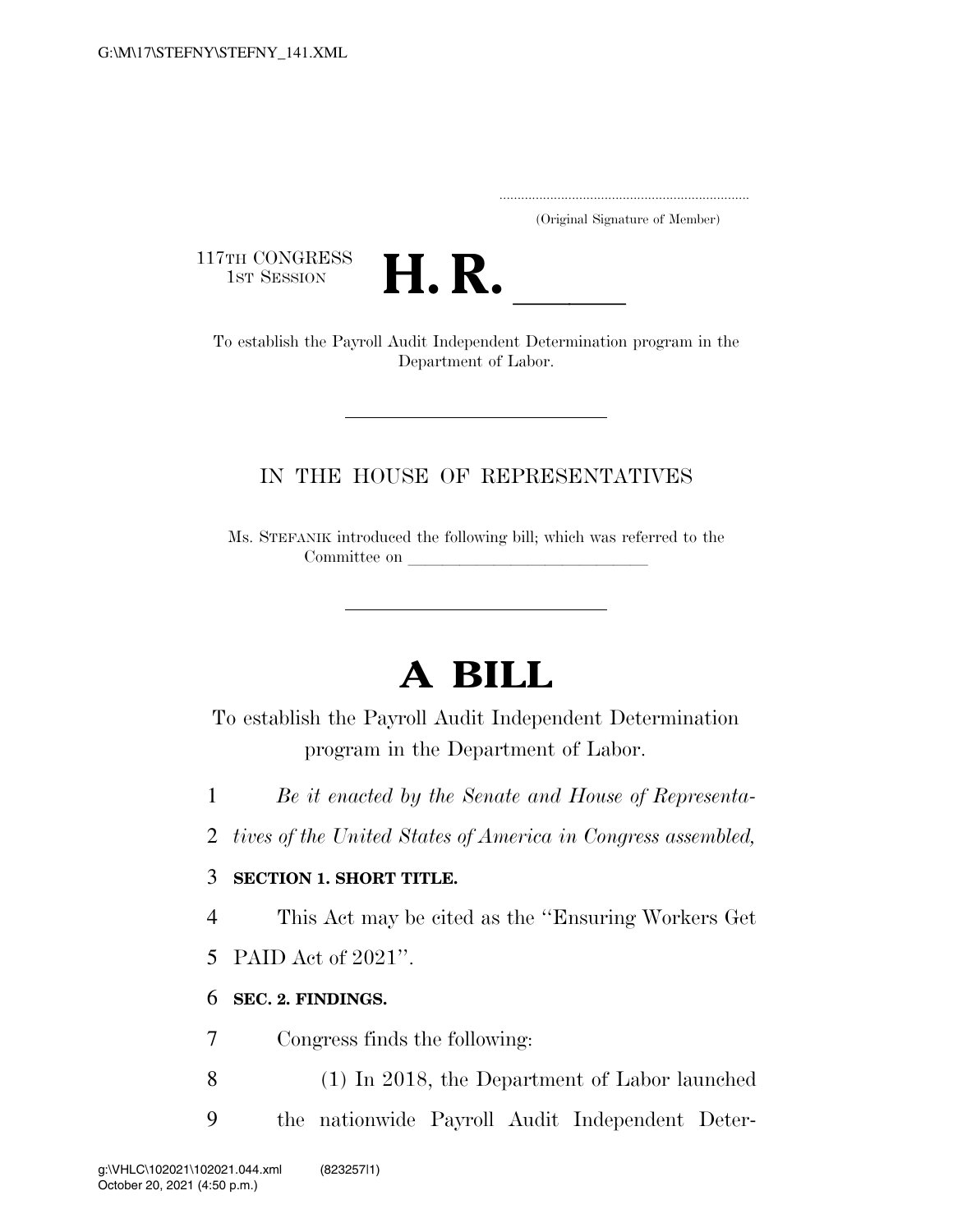mination pilot program (referred to in this section as ''PAID pilot program'').

 (2) The Secretary of Labor, acting through the Administrator of the Wage and Hour Division, es- tablished the PAID pilot program to complement en- forcement and compliance assistance tools under- taken by the Wage and Hour Division of the De-partment of Labor.

 (3) The Secretary has a longstanding practice of providing self-audit and office audit programs, as noted by Secretary Marty Walsh in a response for the record following a hearing before the Committee on Education and Labor of the House of Represent-atives on June 9, 2021.

 (4) The Wage and Hour Division, through the PAID pilot program, worked with employers on a voluntary basis to remedy unintentional violations of 18 the Fair Labor Standards Act of 1938 (29 U.S.C. 201 et seq.), which is the Federal statute estab- lishing minimum wage, overtime pay, recordkeeping, and youth-employment requirements affecting em- ployees in the private sector and in Federal, State, and local governments.

 (5) The PAID pilot program yielded positive re-sults for employers and employees. Between April 1,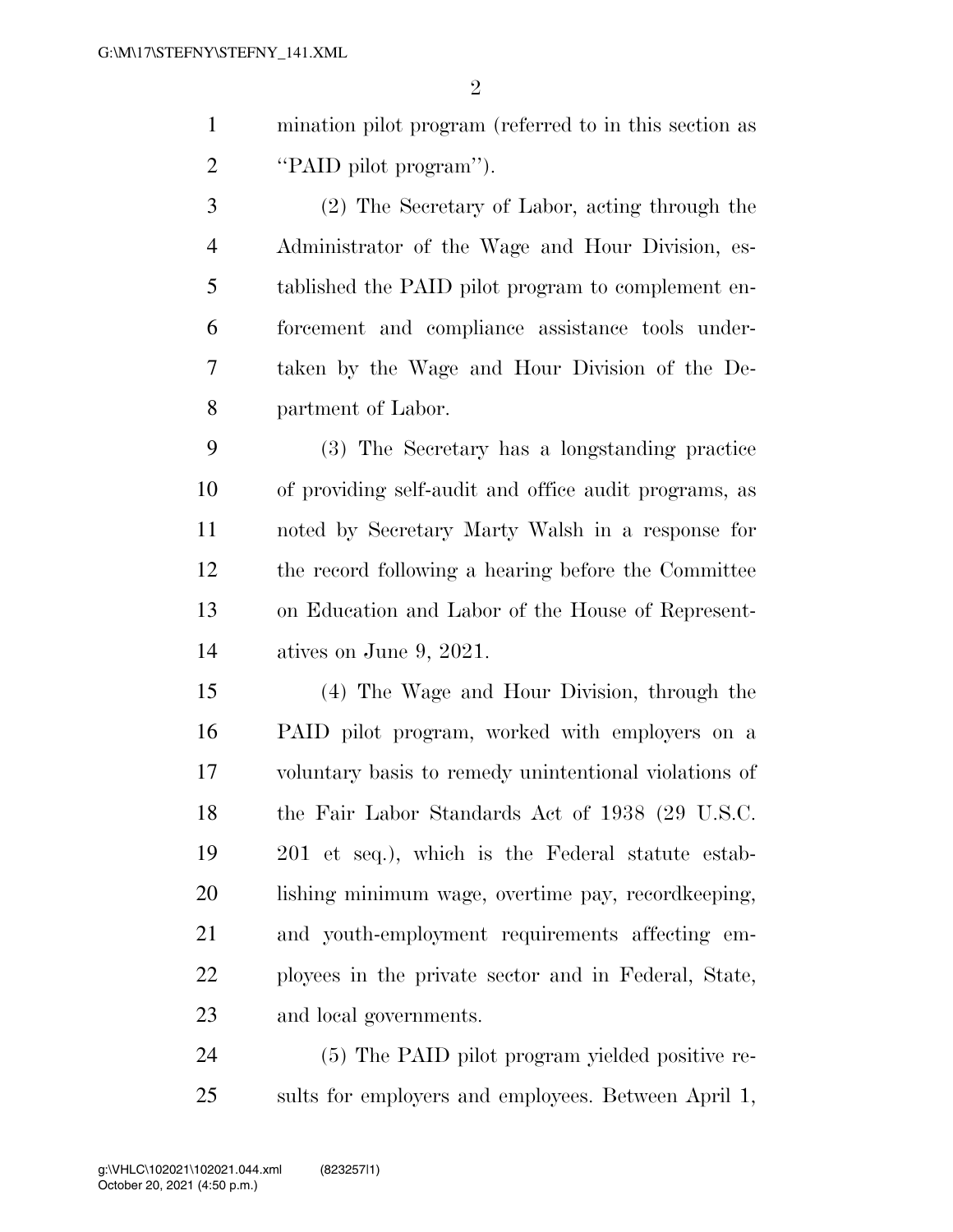2018, and September 15, 2019, the Wage and Hour Division concluded 74 PAID pilot program cases, representing less than one percent of all compliance actions under the Fair Labor Standards Act of 1938, with a total of \$4,131,238 in back wages paid to 7,429 employees through such PAID pilot pro- gram cases. (6) Self-audits through the PAID pilot program by employers returned more back wages to employ- ees in less time than compliance actions overall. In fact, during the period described in paragraph (5)— (A) the average back wages paid per case for PAID pilot program cases (\$55,828) were more than 4 times the average back wages paid 15 per compliance action (\$11,355); (B) the average back wages paid per en- forcement hour for PAID pilot program cases (\$2,864) was more than 10 times greater than the average back wages paid per enforcement 20 hour for compliance actions (\$279); (C) on average, nearly 10 times more em- ployees received back wages in each PAID pilot program case than in investigations conducted using traditional methods;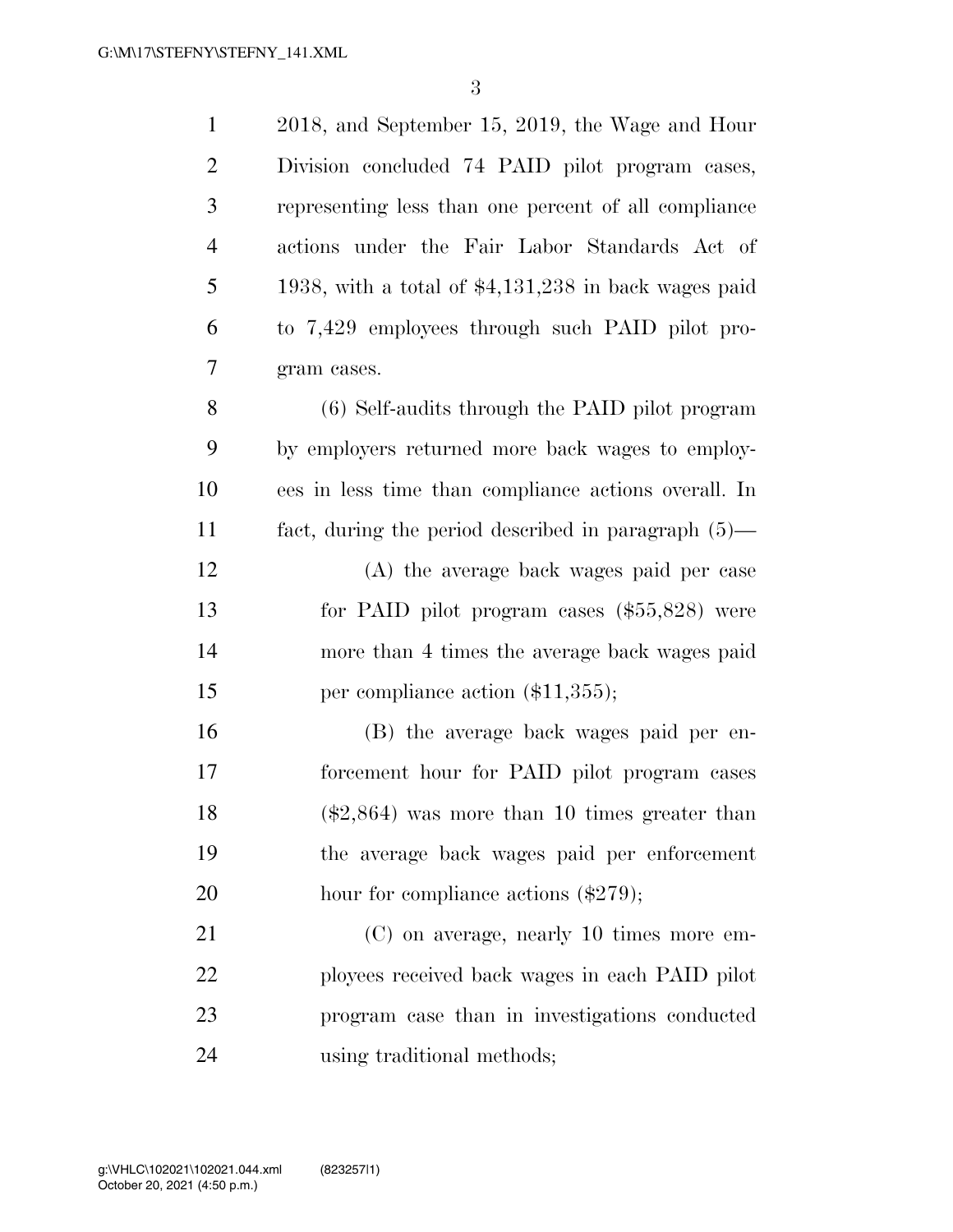(D) self-audits through the PAID pilot program averaged 19 hours per case as com- pared to 41 hours per case for the Secretary conducted using traditional methods; and

 (E) self-audits through the PAID pilot program reached employers that the Wage and Hour Division would not typically prioritize for enforcement, including government establish- ments and industry sectors with higher wage occupations.

#### **SEC. 3. DEFINITIONS.**

In this Act:

 (1) AFFECTED EMPLOYEE.—The term ''af- fected employee'' means an employee affected by a violation of a minimum wage or overtime hours re- quirement of the Fair Labor Standards Act of 1938 (29 U.S.C. 201 et seq.), excluding any employee subject to prevailing wage requirements under the H–1B, H–2B, or H–2A visa programs, subchapter IV of chapter 31 of title 40, United States Code (commonly referred to as the ''Davis-Bacon Act''), or chapter 67 of title 41, United States Code (com-monly known as the ''Service Contract Act'').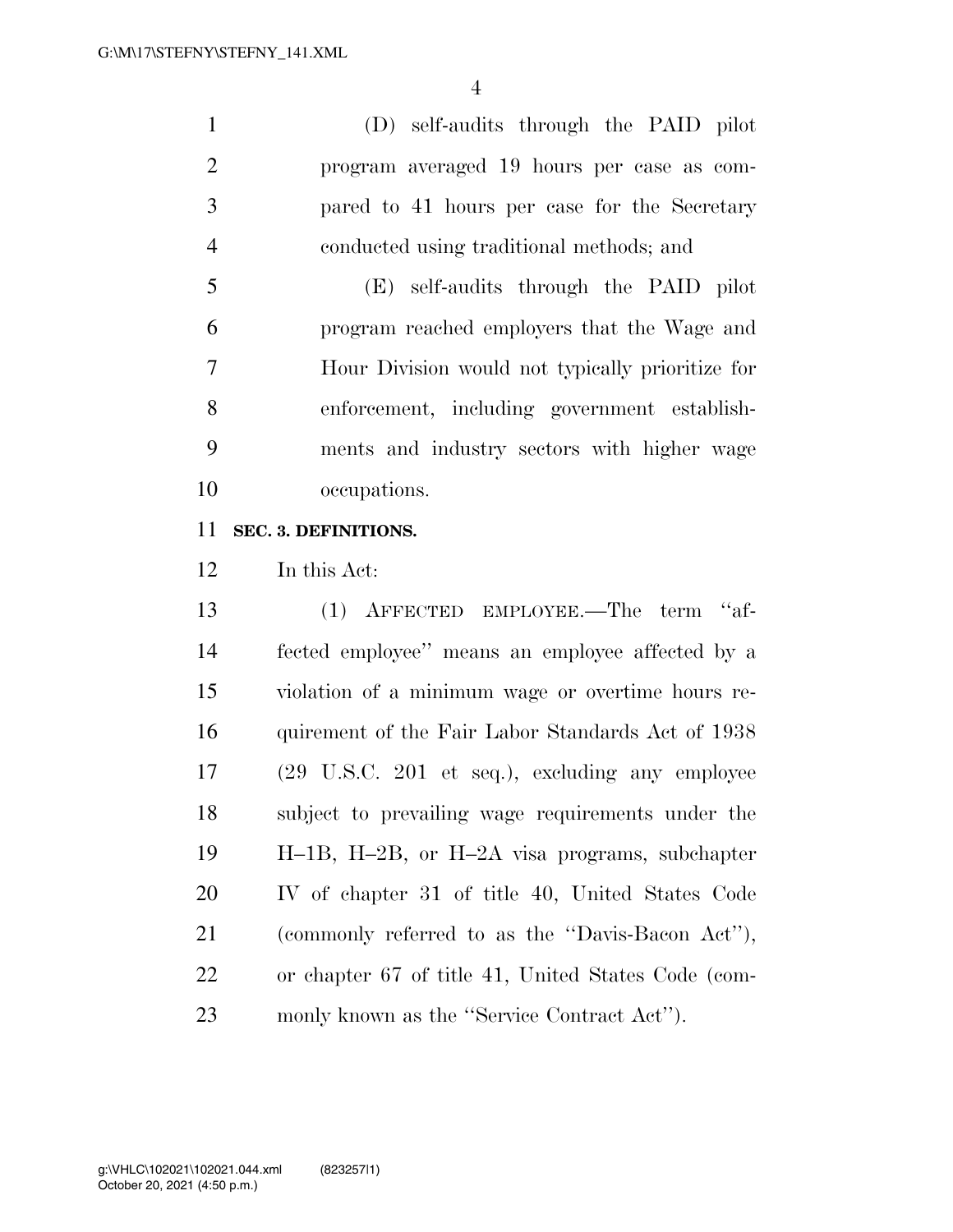| $\mathbf{1}$   | (2) ADMINISTRATOR.—The term "Adminis-                |
|----------------|------------------------------------------------------|
| $\overline{2}$ | trator" means the Administrator of the Wage and      |
| 3              | Hour Division of the Department of Labor.            |
| $\overline{4}$ | (3) EMPLOYEE.—The term "employee"—                   |
| 5              | $(A)$ has the meaning given such term in             |
| 6              | section 3 of the Fair Labor Standards Act of         |
| 7              | 1938 (29 U.S.C. 203); and                            |
| 8              | (B) with respect to an employer, includes            |
| 9              | a former employee of such employer.                  |
| 10             | (4) EMPLOYER.—The term "employer" has the            |
| 11             | meaning given such term in section 3 of such Act.    |
| 12             | (5) GOOD FAITH.—The term "good faith"                |
| 13             | means, with respect to an employer applying for par- |
| 14             | ticipation in the Payroll Audit Independent Deter-   |
| 15             | mination program established under section 4, that   |
| 16             | such employer is not, at the time such employer sub- |
| 17             | mits an application for such program—                |
| 18             | (A) under investigation by the Secretary             |
| 19             | for an alleged violation of a minimum wage or        |
| 20             | overtime hours requirement of the Fair Labor         |
| 21             | Standards Act of 1938 (29 U.S.C. 201 et seq.);       |
| 22             | <b>or</b>                                            |
| 23             | (B) subject to a lawsuit related to an al-           |
| 24             | leged violation of such a requirement.               |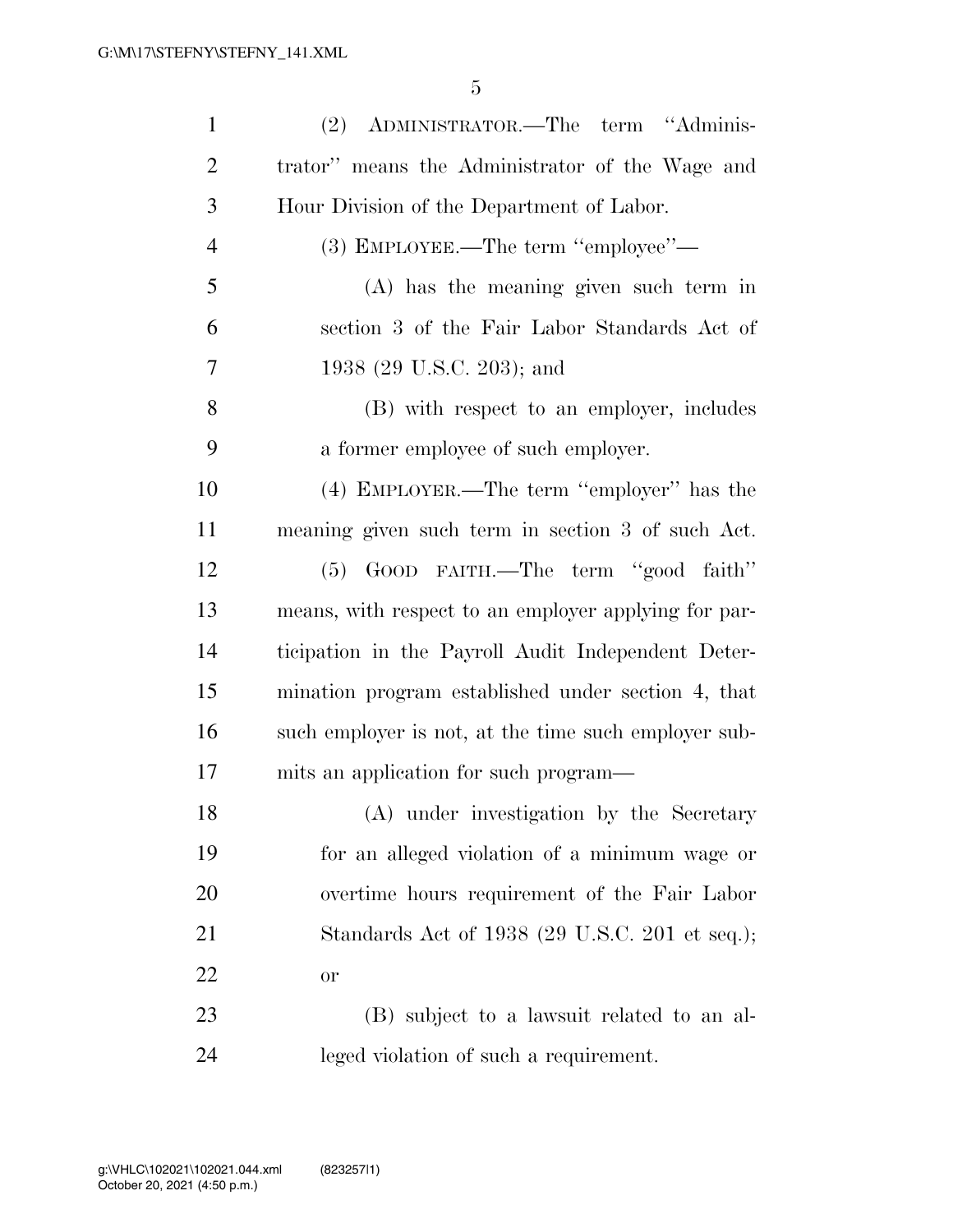(6) SECRETARY.—The term ''Secretary'' means the Secretary of Labor.

 (7) SELF-AUDIT.—The term ''self-audit'' means an audit conducted by an employer to resolve inac- curacies by the employer in the computation of wages and overtime compensation required under the Fair Labor Standards Act of 1938 within the statute of limitations described in section 6(a) of the Portal-to-Portal Act of 1947 (29 U.S.C. 255(a)).

## **SEC. 4. PAYROLL AUDIT INDEPENDENT DETERMINATION PROGRAM.**

 (a) PROGRAM ESTABLISHMENT.—The Administrator shall establish a Payroll Audit Independent Determination program (referred to in this section as the ''program'') to foster collaboration with employers that inadvertently violate the Fair Labor Standards Act of 1938 (29 U.S.C. 201 et seq.) to voluntarily remedy, within the statute of limitations described in section 6(a) of the Portal-to-Por- tal Act of 1947, unpaid minimum wages or overtime com- pensation owed to any affected employee under the Fair Labor Standards Act of 1938.

22 (b) APPLICATION REQUIREMENTS.—

 (1) RESOURCES FOR COMPLIANCE ASSIST- ANCE.—Not later than 30 days after the date of en-actment of this Act, the Administrator shall make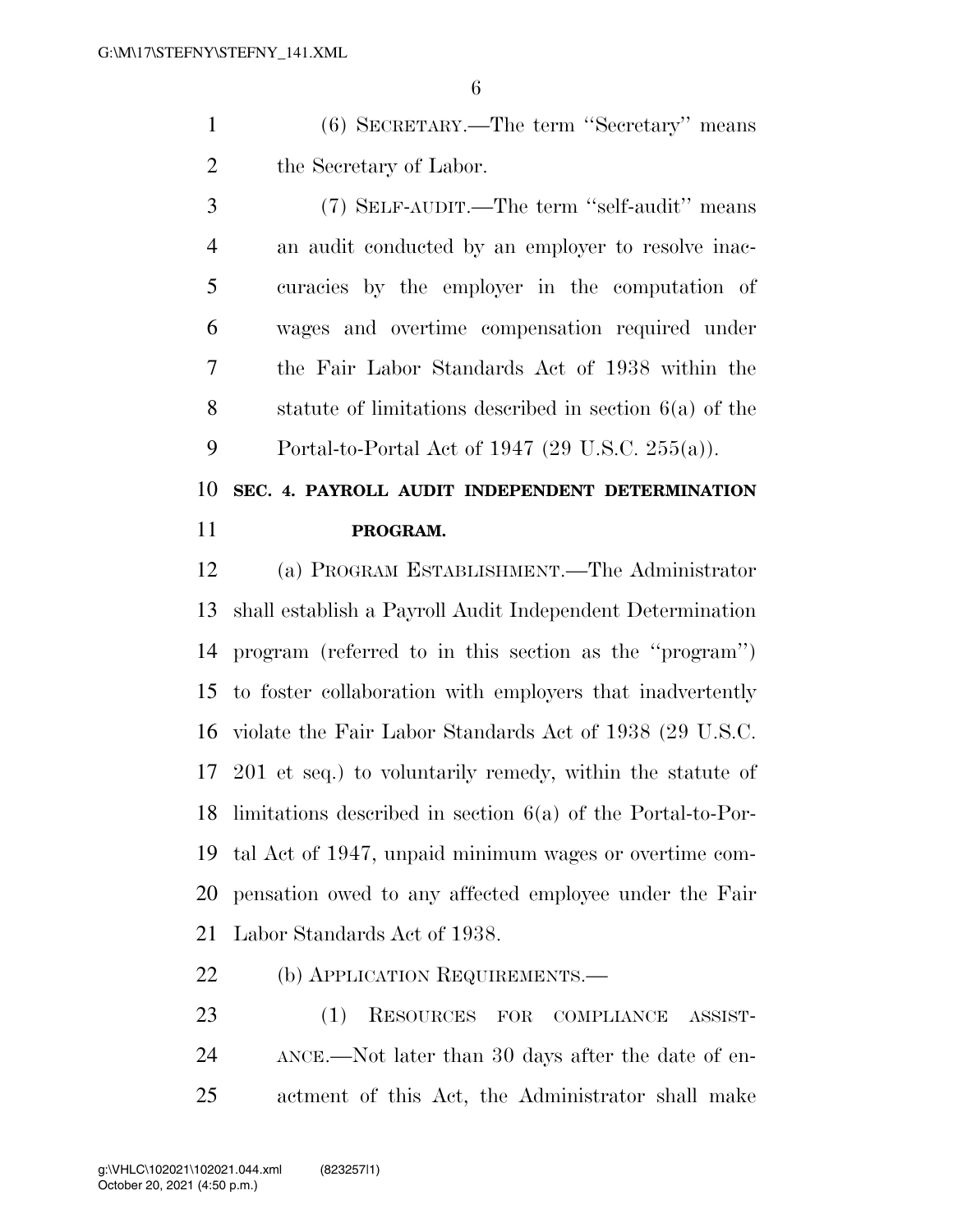| $\mathbf{1}$   | available to employers resources for assistance in    |
|----------------|-------------------------------------------------------|
| $\overline{2}$ | complying with the Fair Labor Standards Act of        |
| 3              | 1938, including content regarding wage and hour re-   |
| $\overline{4}$ | quirements, which shall be offered online, through    |
| 5              | printed materials, and through other outreach activi- |
| 6              | ties.                                                 |
| 7              | (2) APPLICATION.—An employer seeking to               |
| 8              | participate in the program shall submit an applica-   |
| 9              | tion to the Administrator that includes—              |
| 10             | (A) materials related to and the results of           |
| 11             | a self-audit, including—                              |
| 12             | (i) an identification of any practice of              |
| 13             | such employer identified in a self-audit              |
| 14             | that may violate a minimum wage or over-              |
| 15             | time compensation requirement of the Fair             |
| 16             | Labor Standards Act of 1938; and                      |
| 17             | (ii) a list of each employee who may                  |
| 18             | be an affected employee with respect to               |
| 19             | such violation, including-                            |
| 20             | (I) the period of time such em-                       |
| 21             | ployee would be affected by such vio-                 |
| 22             | lation;                                               |
| 23             | (II) payroll records related to                       |
| 24             | such employee for such period with in-                |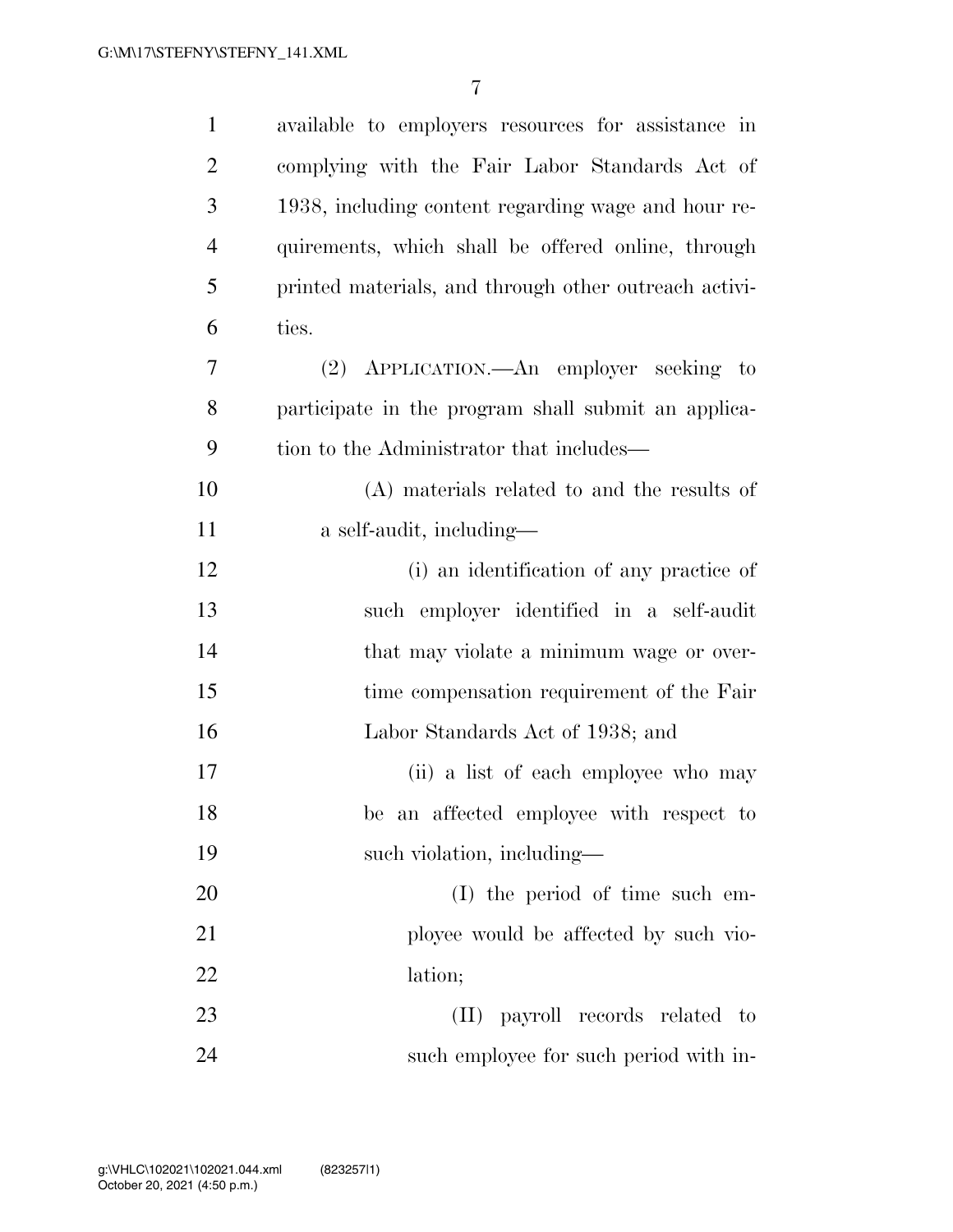| $\mathbf{1}$   | formation on the hours of work per-             |
|----------------|-------------------------------------------------|
| $\overline{2}$ | formed by such employee;                        |
| 3              | (III) calculations of unpaid min-               |
| $\overline{4}$ | imum wages or overtime compensation             |
| 5              | owed to such employee under the Fair            |
| 6              | Labor Standards Act of 1938 with a              |
| 7              | description of the methodology of such          |
| 8              | calculation and supporting evidence;            |
| 9              | and                                             |
| 10             | (IV) contact information for such               |
| 11             | employee;                                       |
| 12             | (B) an explanation of the scope of poten-       |
| 13             | tial violations of a minimum wage or overtime   |
| 14             | hours requirement of such Act for inclusion in  |
| 15             | a release of claims under subsection (d);       |
| 16             | (C) an assurance that any practice of such      |
| 17             | employer that violates a minimum wage or over-  |
| 18             | time hours requirement of the Fair Labor        |
| 19             | Standards Act of 1938 that is identified in the |
| 20             | self-audit has been corrected to comply with    |
| 21             | such Act;                                       |
| 22             | (D) an assurance that such employer has,        |
| 23             | prior to submitting such application, reviewed  |
| 24             | the compliance assistance resources made avail- |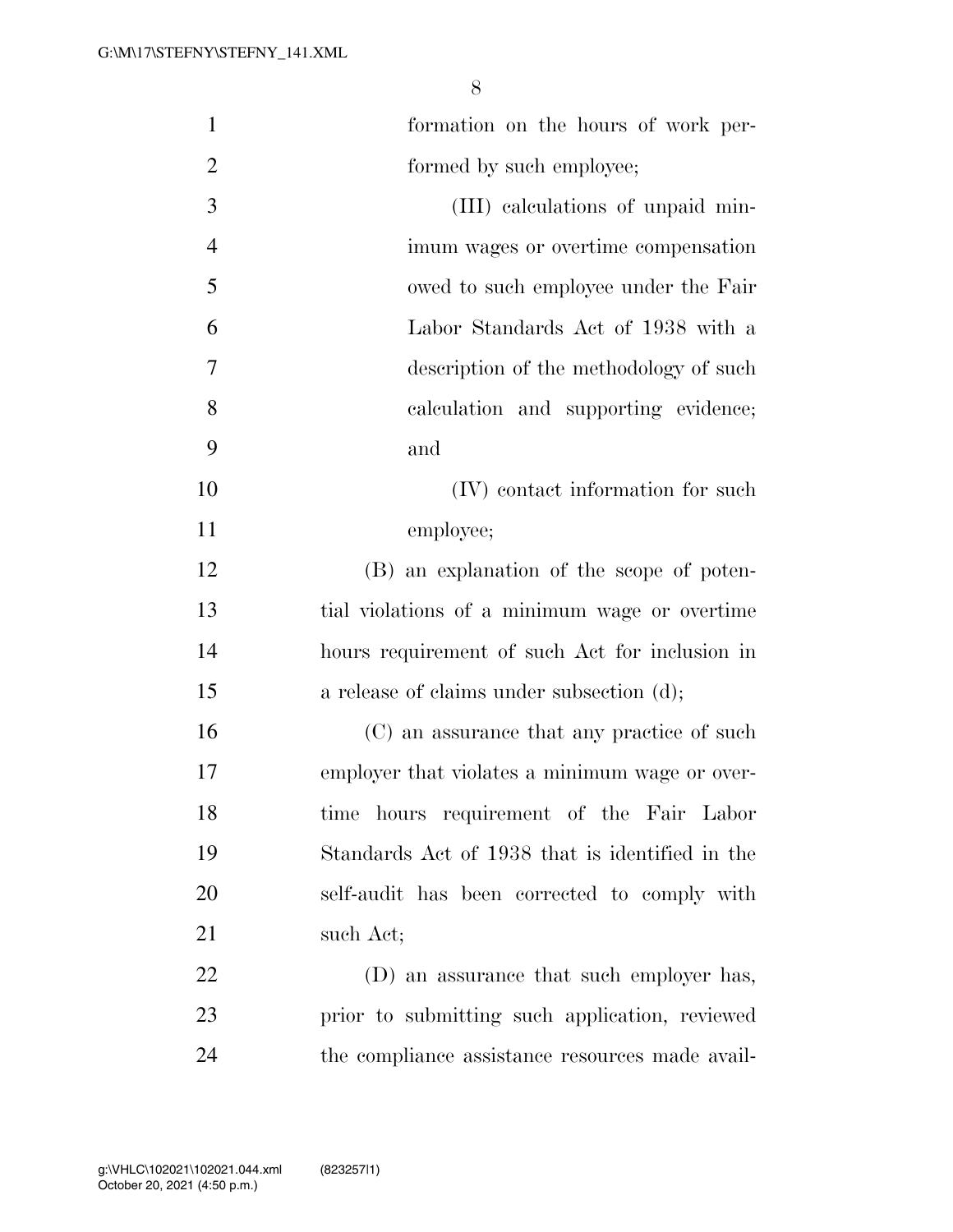| $\mathbf{1}$   | able under paragraph (1) and all program in-         |
|----------------|------------------------------------------------------|
| $\overline{2}$ | formation, terms, and requirements;                  |
| 3              | (E) an assurance that, on the date of sub-           |
| $\overline{4}$ | mission of such application, such employer—          |
| 5              | (i) is not involved in any litigation re-            |
| 6              | garding any practice of such employer that           |
| 7              | is identified in the self-audit; and                 |
| 8              | (ii) has not received any communica-                 |
| 9              | tions from an employee or a representative           |
| 10             | of an employee seeking to litigate or settle         |
| 11             | claims related to any such practice; and             |
| 12             | (F) an assurance that no employee listed             |
| 13             | in subparagraph $(A)(ii)$ is subject to a pre-       |
| 14             | vailing wage requirement under the H-1B, H-          |
| 15             | 2B, or H-2A visa programs, subchapter IV of          |
| 16             | chapter 31 of title 40, United States Code           |
| 17             | (commonly referred to as the "Davis-Bacon"           |
| 18             | Act"), or chapter 67 of title 41, United States      |
| 19             | Code (commonly known as the "Service Con-            |
| 20             | tract $\text{Act}$ ").                               |
| 21             | (c) APPLICATION REVIEW AND APPROVAL.—                |
| 22             | (1) REVIEW AND AMENDMENT.—The Adminis-               |
| 23             | trator shall review each application submitted by an |
| 24             | employer under subsection $(b)(2)$ . As part of such |
| 25             | review, the Administrator shall—                     |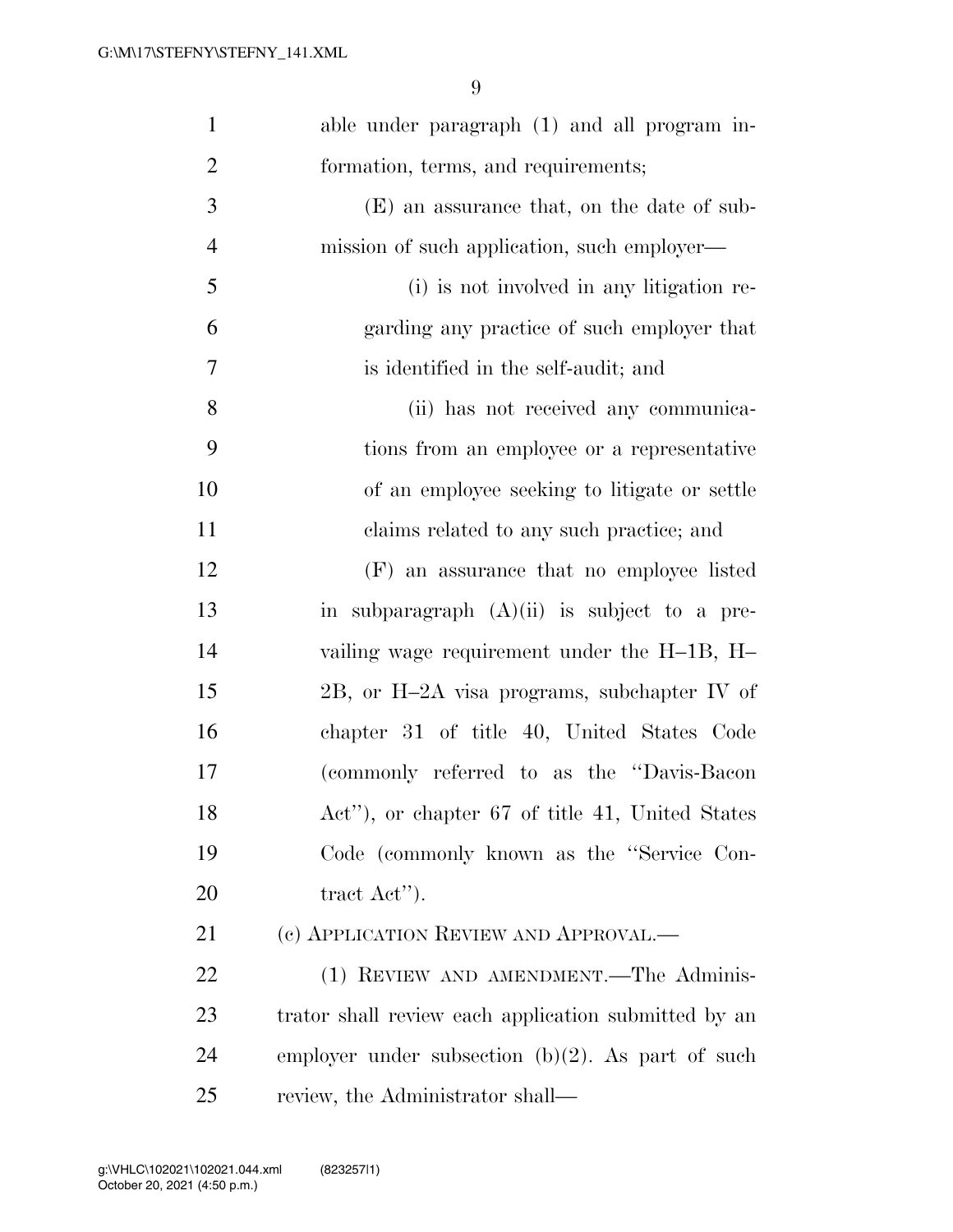| $\mathbf{1}$   | $(A)$ as necessary, consult with such em-        |
|----------------|--------------------------------------------------|
| $\overline{2}$ | ployer regarding—                                |
| 3              | (i) the self-audit and supporting mate-          |
| $\overline{4}$ | rials submitted in the application; and          |
| 5              | (ii) the process for approval of such            |
| 6              | application and settlement of unpaid min-        |
| $\overline{7}$ | imum wages or overtime compensation              |
| 8              | owed to any affected employee under the          |
| 9              | Fair Labor Standards Act of 1938 (29)            |
| 10             | U.S.C. $201$ et seq.);                           |
| 11             | (B) inform such employer in a timely man-        |
| 12             | ner and prior to a determination on the ap-      |
| 13             | proval of the application if additional informa- |
| 14             | tion is needed to assess the unpaid minimum      |
| 15             | wages or overtime compensation owed to any       |
| 16             | affected employee for the violations of such Act |
| 17             | identified in the application through the self-  |
| 18             | audit; and                                       |
| 19             | (C) provide such employer an opportunity         |
| 20             | to amend such application to revise the scope of |
| 21             | the practices of such employer that violates a   |
| 22             | minimum wage or overtime hours requirement       |
| 23             | of the Fair Labor Standards Act of 1938 that     |
| 24             | are identified in the application through self-  |
| 25             | audit, to update the list of affected employees  |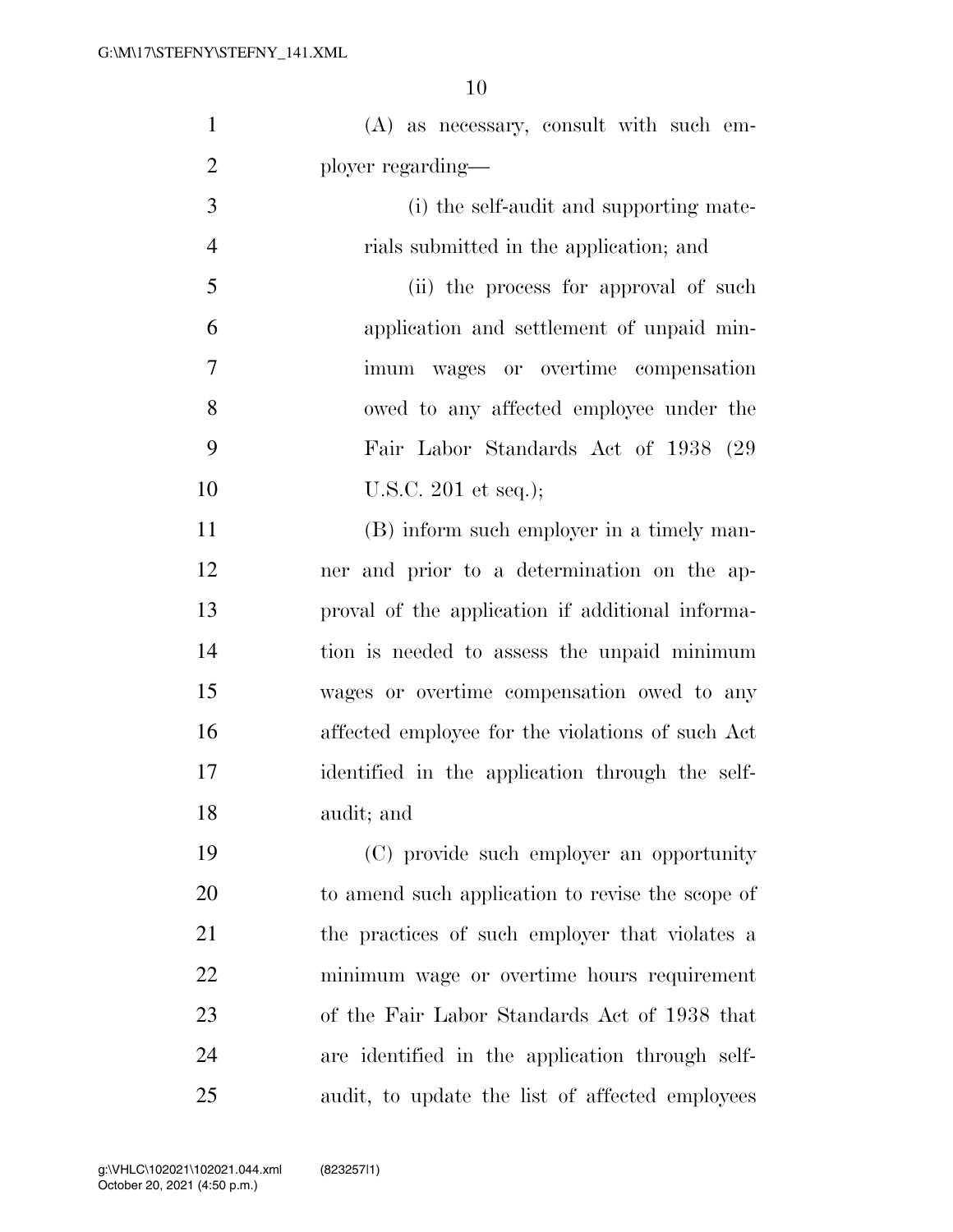| $\mathbf{1}$   | with respect to the practices at issue in the self- |
|----------------|-----------------------------------------------------|
| $\overline{2}$ | audit, and to update the calculations of unpaid     |
| 3              | minimum wages or overtime compensation owed         |
| $\overline{4}$ | to any affected employee as a result of such vio-   |
| 5              | lations.                                            |
| 6              | $(2)$ APPROVAL.—                                    |
| 7              | (A) IN GENERAL.—If the conditions under             |
| 8              | subparagraph (B) are satisfied with respect to      |
| 9              | application submitted under subsection<br>an        |
| 10             | $(b)(2)$ , the Administrator shall—                 |
| 11             | (i) approve the application—                        |
| 12             | (I) in the case the application                     |
| 13             | has not been amended under para-                    |
| 14             | graph $(1)(C)$ , not later than 30 days             |
| 15             | after such submission; or                           |
| 16             | (II) in the case the application                    |
| 17             | has been amended under paragraph                    |
| 18             | $(1)(C)$ , not later than 30 days after             |
| 19             | the date of submission of such amend-               |
| 20             | ed application; and                                 |
| 21             | (ii) supervise the settlement under                 |
| 22             | subsection (d), including the payment of            |
| 23             | any unpaid minimum wages or overtime                |
| 24             | compensation under the Fair Labor Stand-            |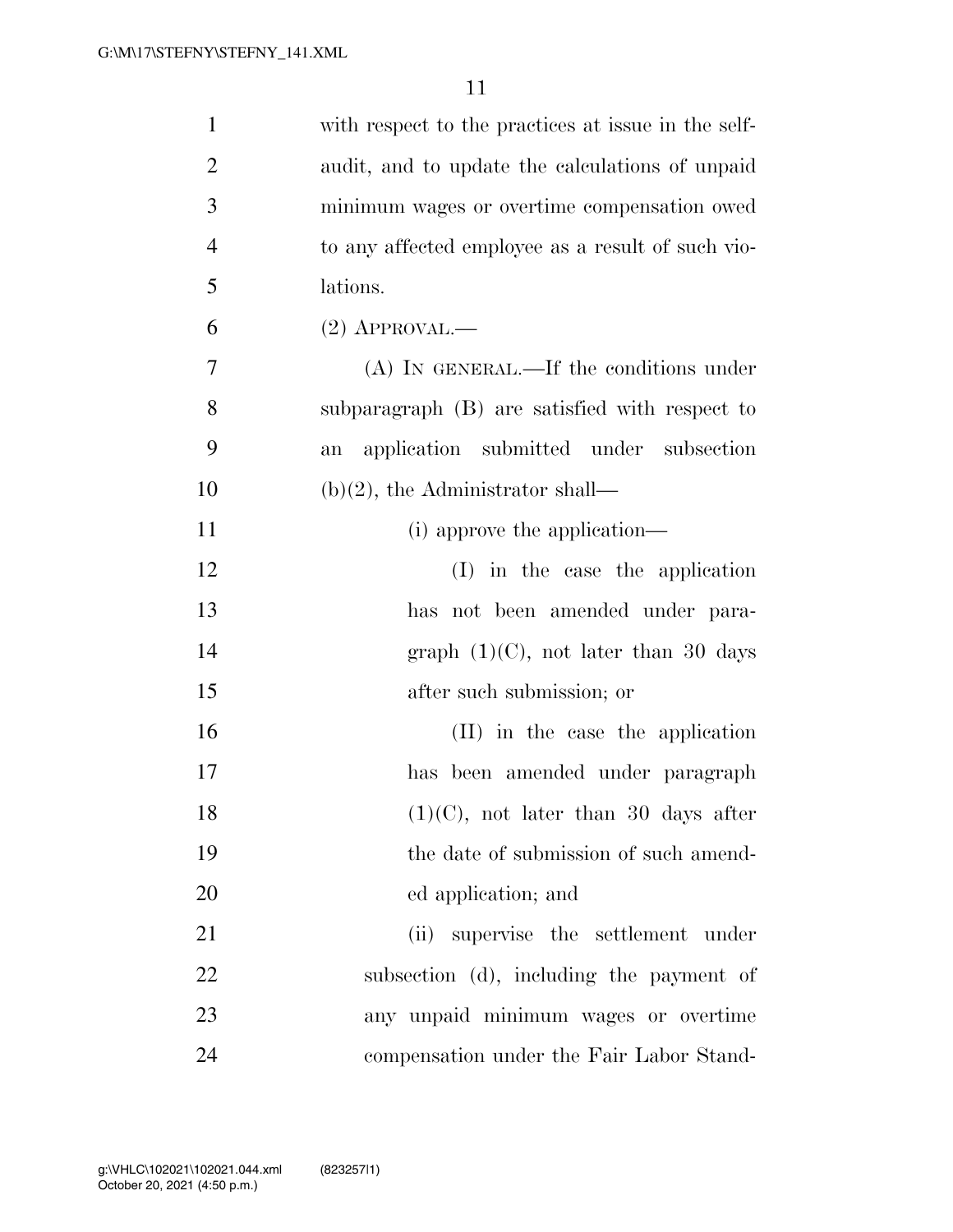| $\mathbf{1}$   | ards Act of 1938 required through such          |
|----------------|-------------------------------------------------|
| 2              | settlement.                                     |
| 3              | (B) CONDITIONS FOR APPROVAL.—An ap-             |
| $\overline{4}$ | plication submitted under subsection $(b)(2)$   |
| 5              | shall be approved under subparagraph $(A)$ if—  |
| 6              | (i) within the scope of the violations          |
| 7              | identified by the employer through the ap-      |
| 8              | plication or an amendment to the applica-       |
| 9              | tion under paragraph $(1)(C)$ , the Adminis-    |
| 10             | trator verifies that the self-audit and cal-    |
| 11             | culation of unpaid minimum wages or over-       |
| 12             | time compensation owed to any affected          |
| 13             | employee under the Fair Labor Standards         |
| 14             | Act of 1938 submitted in such application       |
| 15             | or amendment are accurate; and                  |
| 16             | (ii) the employer submitting the appli-         |
| 17             | cation-                                         |
| 18             | (I) is determined to be acting in               |
| 19             | good faith regarding violations of the          |
| 20             | Fair Labor Standards Act of 1938                |
| 21             | identified in such application<br>$\mathrm{or}$ |
| 22             | amendment;                                      |
| 23             | (II) has not been found by the                  |
| 24             | Administrator or any court of law to            |
| 25             | have violated a minimum wage<br>0r              |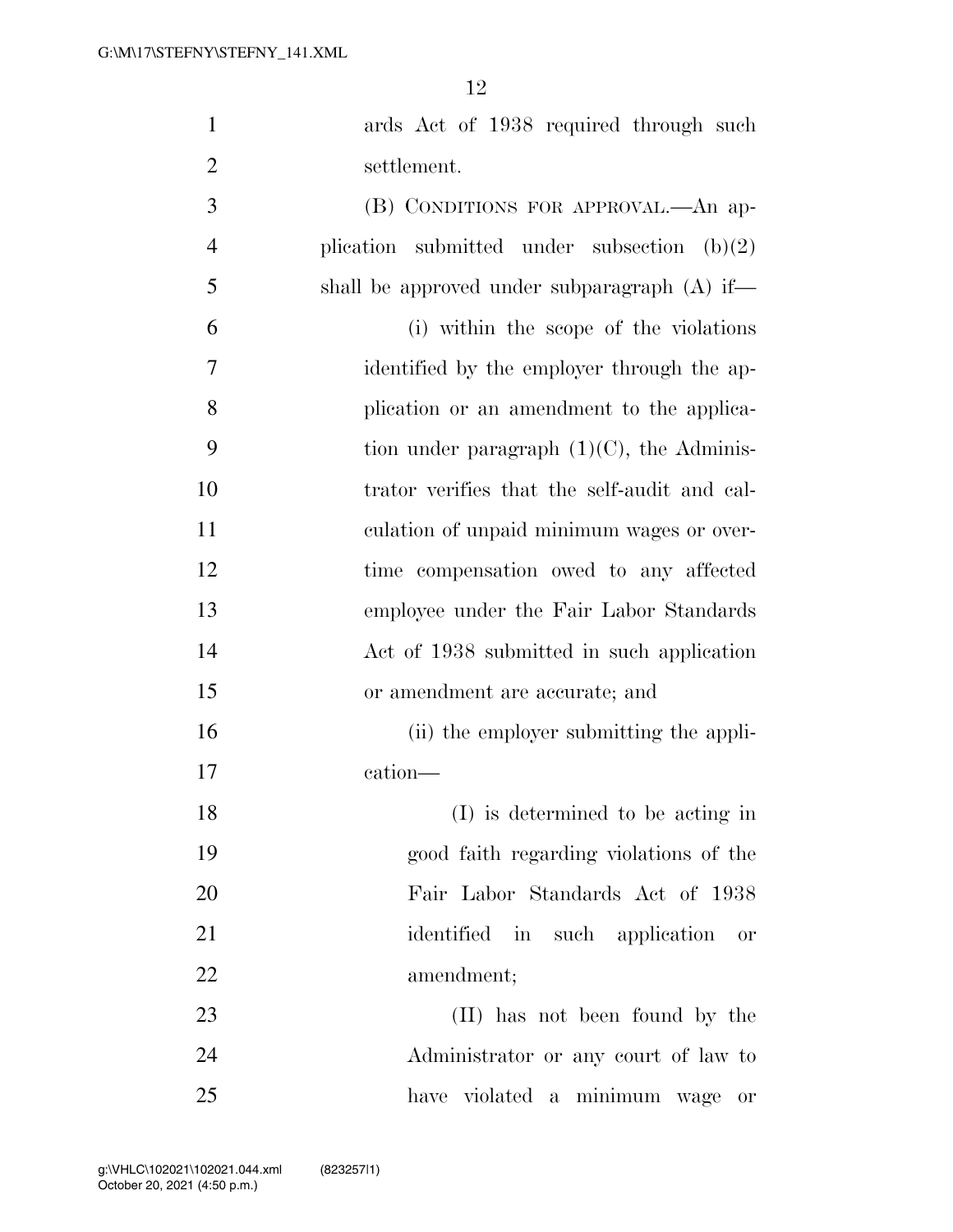| $\mathbf{1}$   | overtime hours requirement of such                    |
|----------------|-------------------------------------------------------|
| $\overline{2}$ | Act during the 5 years immediately                    |
| 3              | preceding submission of such applica-                 |
| $\overline{4}$ | tion; and                                             |
| 5              | (III) has not been approved for                       |
| 6              | participation in the program prior to                 |
| $\overline{7}$ | the submission of such application,                   |
| 8              | unless—                                               |
| 9              | (aa) such participation was                           |
| 10             | for a distinct violation of the                       |
| 11             | Fair Labor Standards Act of                           |
| 12             | 1938 than the practice identified                     |
| 13             | in the self-audit under subsection                    |
| 14             | $(b)(2)$ ; and                                        |
| 15             | (bb) such employer has sub-                           |
| 16             | mitted the necessary materials                        |
| 17             | for the Administrator to verify                       |
| 18             | that such employer is not engag-                      |
| 19             | ing in the practice addressed by                      |
| 20             | the previous participation of the                     |
| 21             | employer in the program.                              |
| 22             | (d) SETTLEMENT.                                       |
| 23             | $(1)$ In GENERAL.—For each employer that sub-         |
| 24             | mits an application under subsection $(b)(2)$ that is |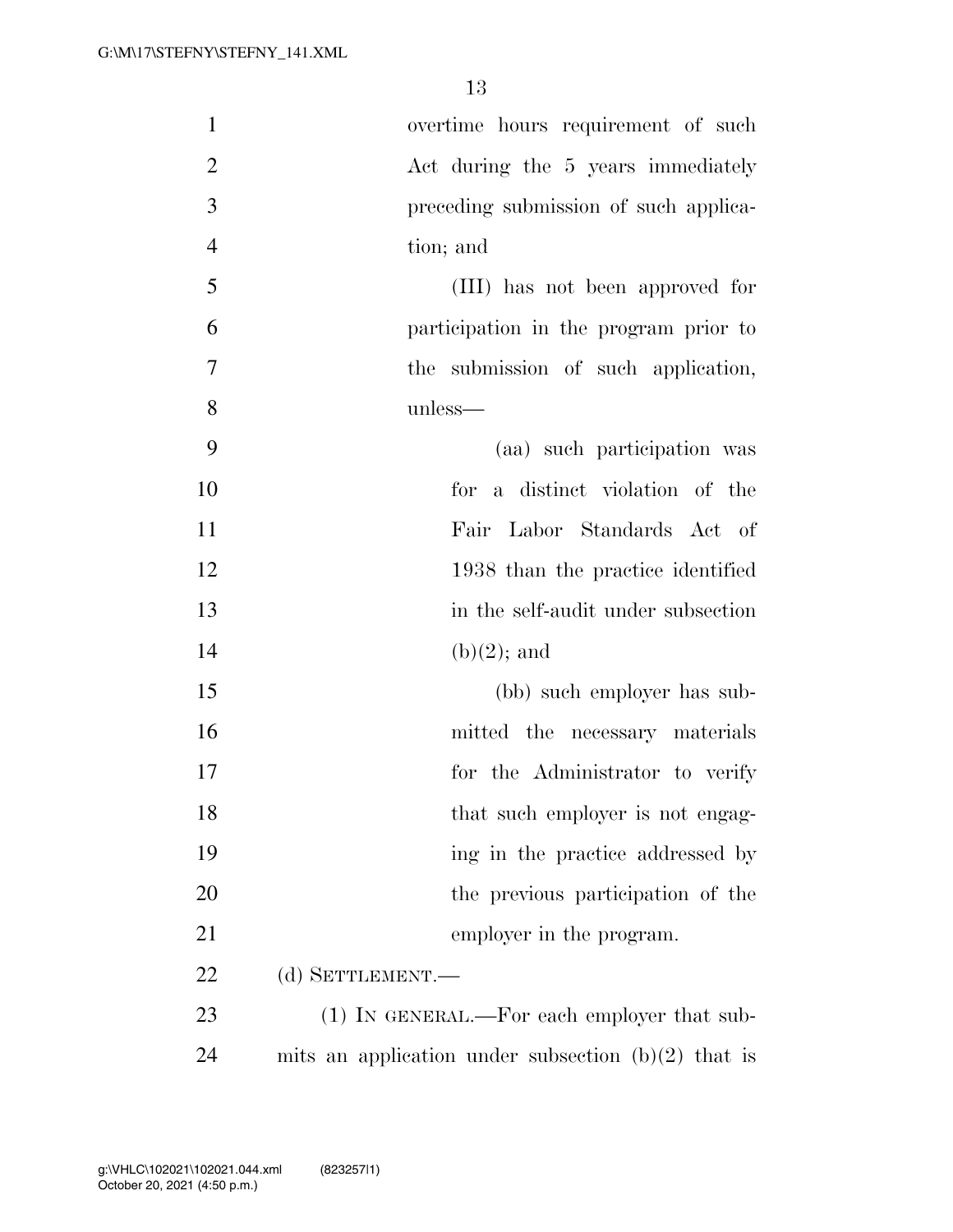approved under subsection (c)(2), the Administrator shall—

 (A) provide to the employer a description of the scope of the potential release of claims for violations of minimum wage or overtime hours requirements of the Fair Labor Stand- ards Act of 1938 (29 U.S.C. 201 et seq.) and a summary of any unpaid minimum wages or overtime compensation owed to each affected employee under such Act for such violations; and

 (B) issue a release form to each affected employee of such employer that describes the settlement terms, which shall include a written explanation of—

 (i) the waiver under paragraph 17  $(2)(B)$ ; and

18 (ii) the right of the affected employee receiving the offer for settlement to decline 20 the offer for settlement and preserve any private right of action of the employee to recover any unpaid minimum wages or overtime compensation owed to the em- ployee under the Fair Labor Standards Act of 1938 as a result of such violations.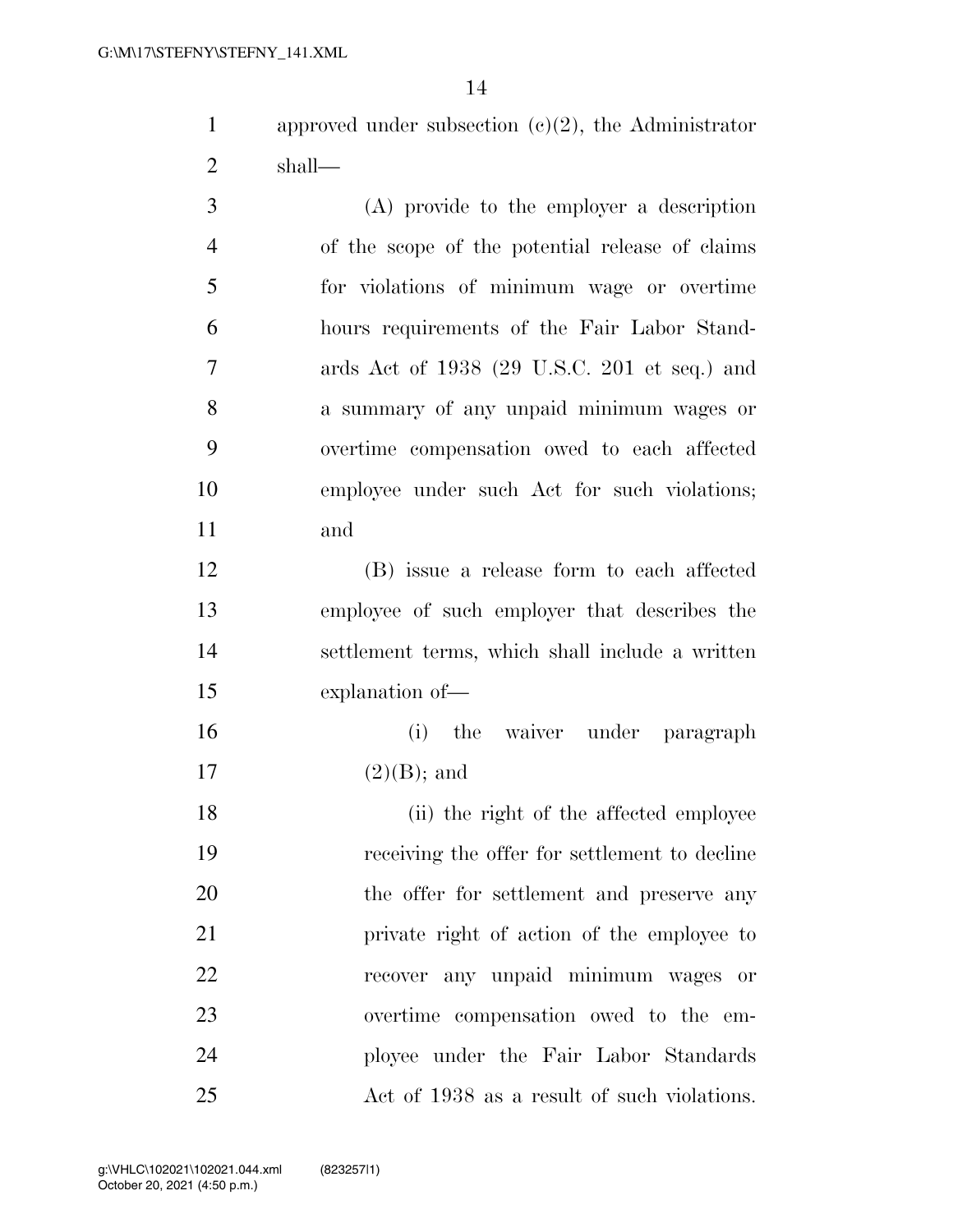1 (2) ACCEPTANCE OF SETTLEMENT.

2 (A) IN GENERAL.—An affected employee offered a settlement through a release form under paragraph (1)(B) may accept or decline the offer.

 (B) WAIVER OF PRIVATE RIGHT OF AC- TION.—The acceptance by an affected employee of an offer of settlement under subparagraph (A) shall, upon payment in full of any amounts owed to the employee under the settlement, con- stitute a waiver by such employee of any right such employee may have under section 16 of the Fair Labor Standards Act of 1938 (29 U.S.C. 216) to a private right of action to re- cover unpaid minimum wages or unpaid over- time compensation, including any liquidated damages, for the violations addressed by the settlement.

 (3) PAYMENT OF SETTLEMENT.—For each af- fected employee that accepts a settlement through a 21 release form under paragraph  $(1)(B)$ , the employer shall—

 (A) pay such employee the full amount of unpaid minimum wages or overtime compensa-tion owed to such employee under the Fair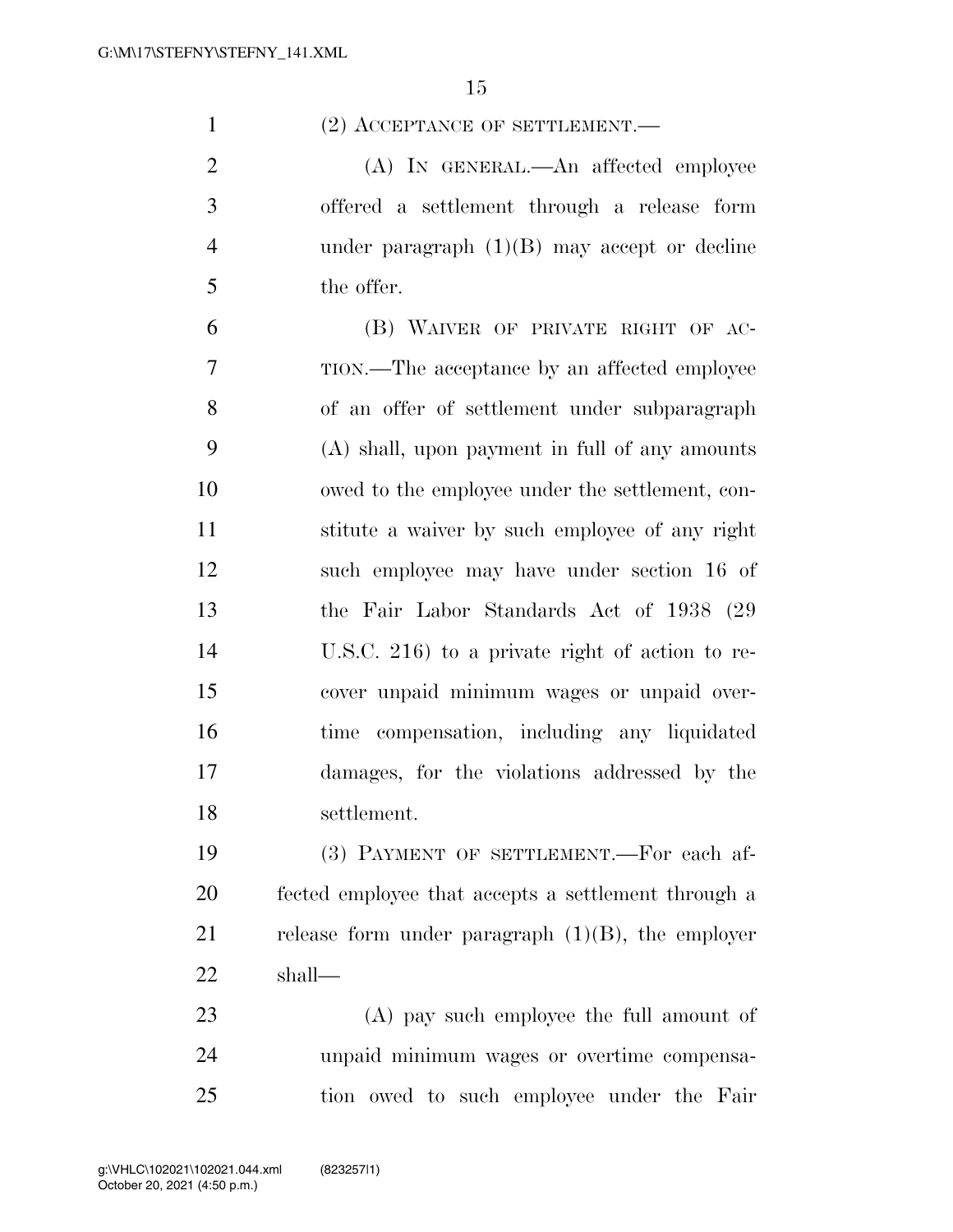| $\mathbf{1}$   | Labor Standards Act of 1938 for the violations       |
|----------------|------------------------------------------------------|
| $\overline{2}$ | addressed in the settlement; and                     |
| $\mathfrak{Z}$ | (B) submit proof of payment of such full             |
| $\overline{4}$ | amount to the Administrator.                         |
| 5              | (e) ADDITIONAL REQUIREMENTS.—                        |
| 6              | (1) DENIALS.—In the case of an application           |
| 7              | submitted by an employer under subsection $(b)(2)$   |
| 8              | and not approved under subsection $(c)(2)$ , the Ad- |
| 9              | ministrator may not—                                 |
| 10             | $(A)$ use information submitted in the appli-        |
| 11             | cation in an investigation against the employer;     |
| 12             | (B) use the fact such employer applied to            |
| 13             | the program as a basis for any future investiga-     |
| 14             | tion, except in a case in which the Adminis-         |
| 15             | trator has reason to believe that the health and     |
| 16             | safety of an employee is at risk due to an al-       |
| 17             | leged violation related to a requirement en-         |
| 18             | forced by the Secretary involving child labor,       |
| 19             | agricultural worker protections, or housing or       |
| 20             | transportation requirements under the $H-2A$ or      |
| 21             | H-2B visa programs; or                               |
| 22             | (C) communicate to any affected employee             |
| 23             | of such employer in response to receipt of such      |
| 24             | application to notify such employee of the pri-      |
| 25             | vate right of action of such employee to resolve     |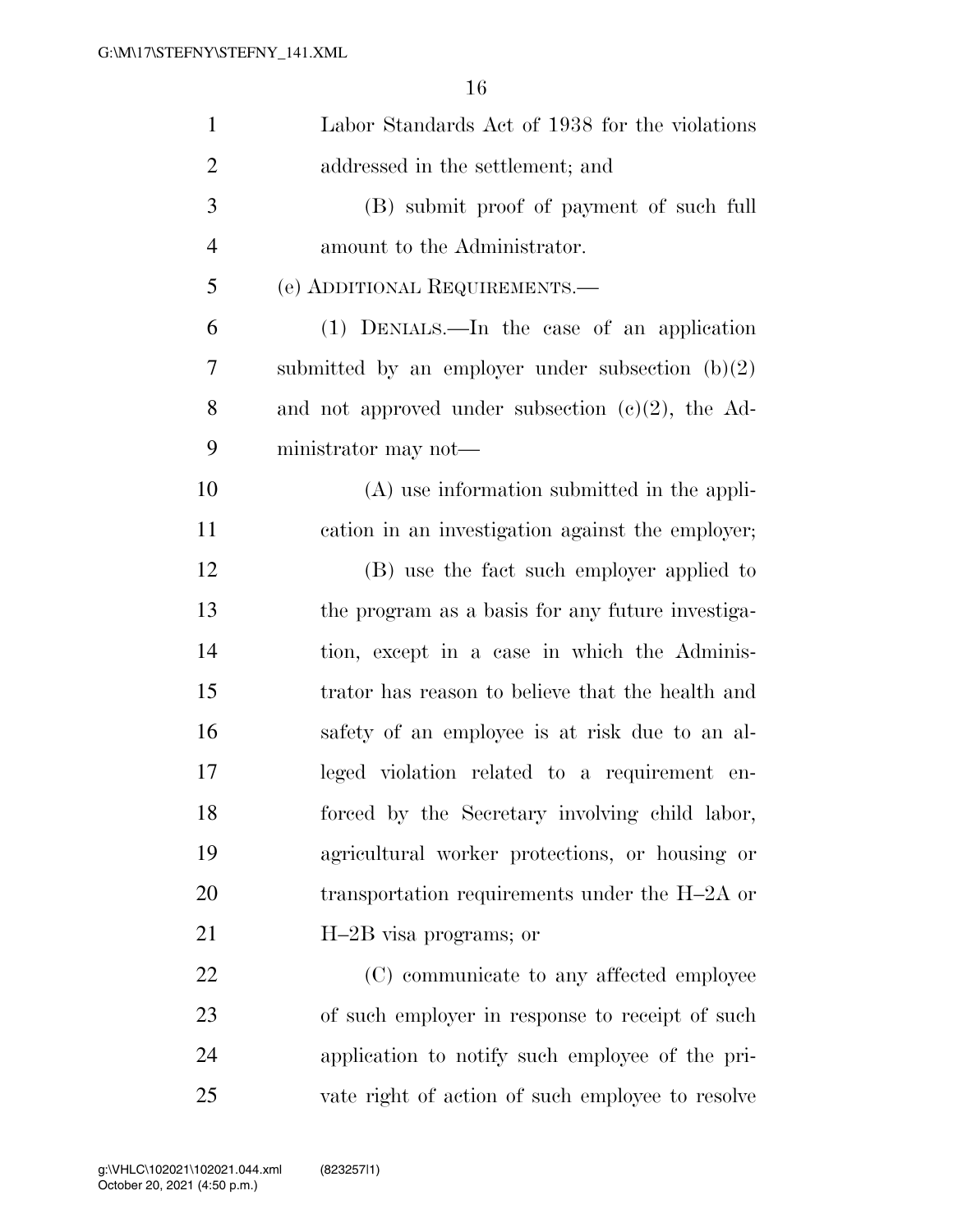potential violations of the Fair Labor Standards Act of 1938, particularly with respect to the wage practices at issue in the self-audit.

 (2) EXPANSION OF SCOPE.—The Administrator may not expand the scope of the violations to be in- vestigated or settled through an employer's partici- pation in the program beyond the violations identi- fied by the employer in the application submitted by 9 the employer under subsection  $(b)(2)$  or the amend- ed application submitted by the employer under sub-11 section  $(e)(1)(C)$ .

 (3) NO PAYMENTS REQUIRED.—The Adminis- trator may not require any form of payment by an employer to apply, qualify, or participate in the pro-gram.

 (4) EXEMPTION FROM DISCOVERY.—Any infor- mation submitted in an application to the program 18 under subsection  $(b)(2)$ , or an amendment to such 19 application under subsection  $(c)(1)(C)$ , may not be subject to discovery in a Federal or State court pro- ceeding without the consent of the employer that submitted the application.

 (f) RETALIATION.—Section 15(a)(3) of the Fair Labor Standards Act of 1938 (29 U.S.C. 215(a)(3)) is amended by inserting before the semicolon the following: